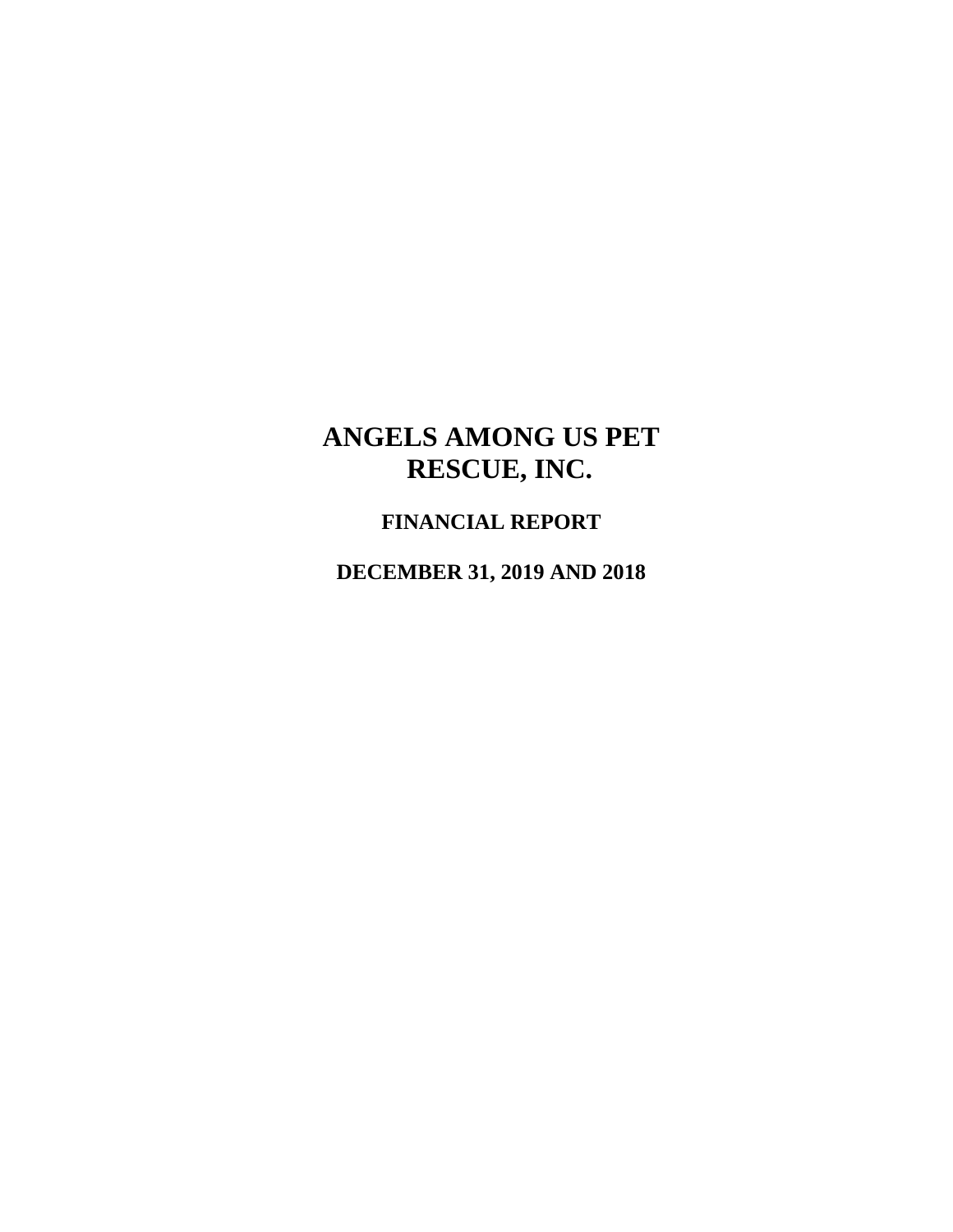### **FINANCIAL REPORT DECEMBER 31, 2019 AND 2018**

#### **TABLE OF CONTENTS**

Page

| <b>FINANCIAL STATEMENTS</b> |  |
|-----------------------------|--|
|                             |  |
|                             |  |
|                             |  |
|                             |  |
|                             |  |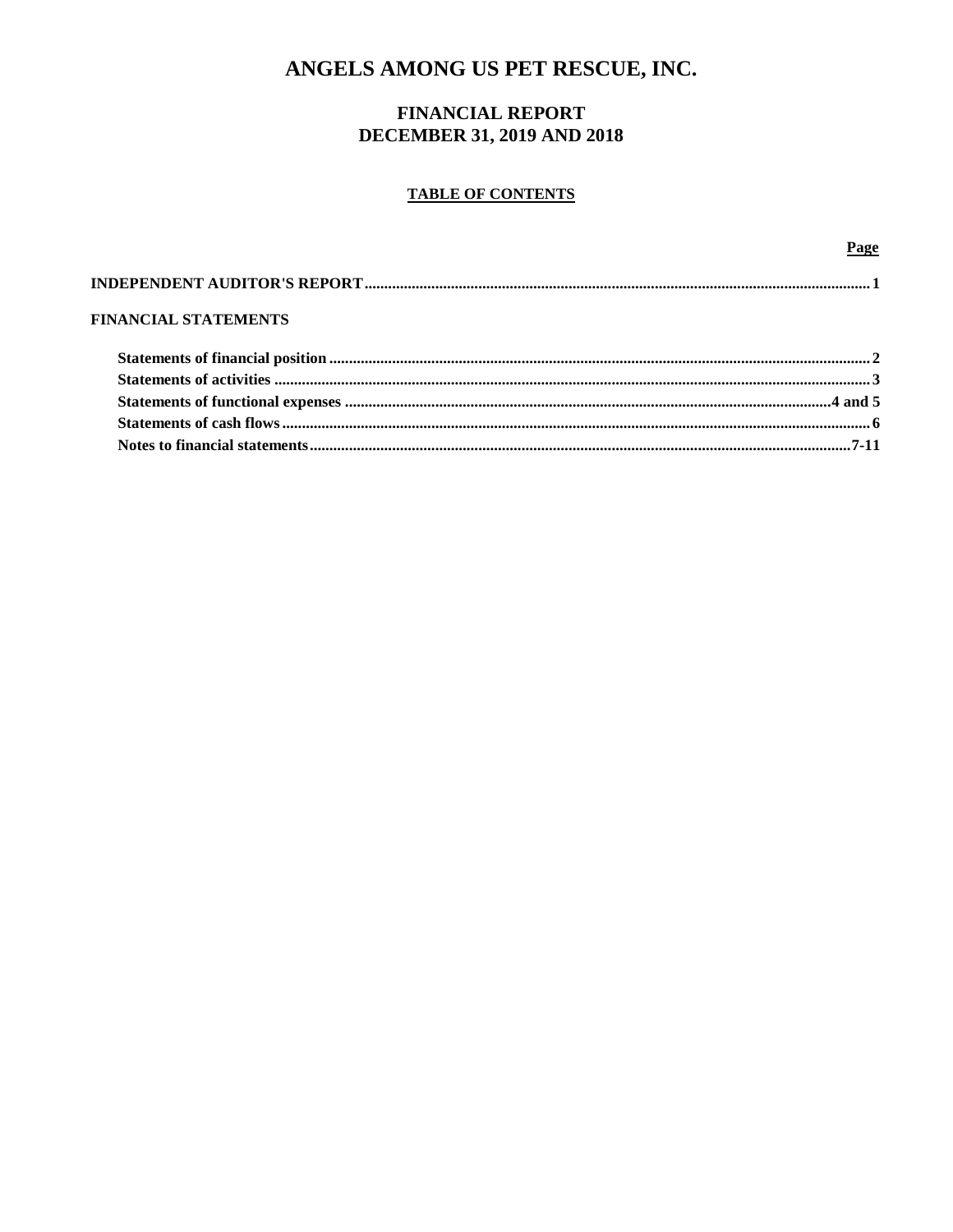

## **INDEPENDENT AUDITOR'S REPORT**

#### **To the Board of Directors Angels Among Us Pet Rescue, Inc. Alpharetta, Georgia**

We have audited the accompanying financial statements of **Angels Among Us Pet Rescue, Inc.** (a nonprofit organization), which comprise the statements of financial position as of December 31, 2019 and 2018, and the related statements of activities, functional expenses, and cash flows for the years then ended, and the related notes to the financial statements.

#### **Management's Responsibility for the Financial Statements**

Management is responsible for the preparation and fair presentation of these financial statements in accordance with accounting principles generally accepted in the United States of America; this includes the design, implementation, and maintenance of internal control relevant to the preparation and fair presentation of financial statements that are free from material misstatement, whether due to fraud or error.

#### **Auditor's Responsibility**

Our responsibility is to express an opinion on these financial statements based on our audits. We conducted our audits in accordance with auditing standards generally accepted in the United States of America. Those standards require that we plan and perform the audit to obtain reasonable assurance about whether the financial statements are free from material misstatement.

An audit involves performing procedures to obtain audit evidence about the amounts and disclosures in the financial statements. The procedures selected depend on the auditor's judgment, including the assessment of the risks of material misstatement of the financial statements, whether due to fraud or error. In making those risk assessments, the auditor considers internal control relevant to the entity's preparation and fair presentation of the financial statements in order to design audit procedures that are appropriate in the circumstances, but not for the purpose of expressing an opinion on the effectiveness of the entity's internal control. Accordingly, we express no such opinion. An audit also includes evaluating the appropriateness of accounting policies used and the reasonableness of significant accounting estimates made by management, as well as evaluating the overall presentation of the financial statements.

We believe that the audit evidence we have obtained is sufficient and appropriate to provide a basis for our audit opinion.

#### **Opinion**

In our opinion, the financial statements referred to above present fairly, in all material respects, the financial position of Angels Among Us Pet Rescue, Inc. as of December 31, 2019 and 2018, and the changes in its net assets and its cash flows for the years then ended in accordance with accounting principles generally accepted in the United States of America.

Mauldin & Gentins, LLC

Atlanta, Georgia November 4, 2020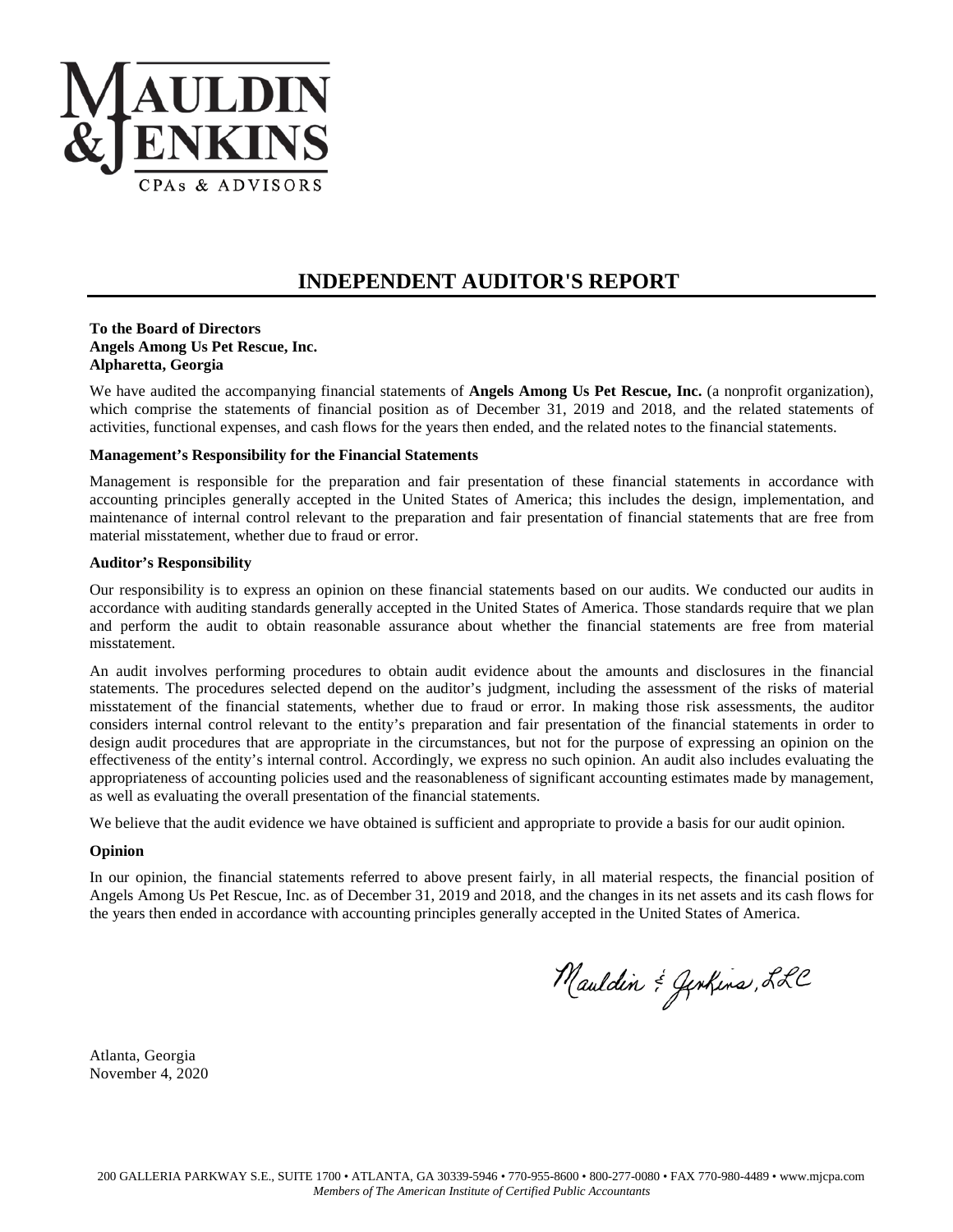### **STATEMENTS OF FINANCIAL POSITION DECEMBER 31, 2019 AND 2018**

|                                               | 2019 |           |    | 2018      |  |  |
|-----------------------------------------------|------|-----------|----|-----------|--|--|
| <b>ASSETS</b>                                 |      |           |    |           |  |  |
| Current assets<br>Cash and cash equivalents   | \$   | 898,716   | \$ | 891,795   |  |  |
| Cash and cash equivalents - board designated  |      | 610,966   |    | 563,307   |  |  |
| Prepaid expenses                              |      | 28,767    |    | 23,236    |  |  |
| Total current assets                          |      | 1,538,449 |    | 1,478,338 |  |  |
| Property and equipment, net                   |      |           |    | 2,566     |  |  |
| <b>Total assets</b>                           |      | 1,538,449 | \$ | 1,480,904 |  |  |
| <b>LIABILITIES AND NET ASSETS</b>             |      |           |    |           |  |  |
| <b>LIABILITIES</b>                            |      |           |    |           |  |  |
| <b>Current liabilities</b>                    |      |           |    |           |  |  |
| Accrued expenses                              | \$   | 142,016   | \$ | 134,061   |  |  |
| Deferred revenue                              |      |           |    | 7,115     |  |  |
| Total current liabilities                     |      | 142,016   |    | 141,176   |  |  |
| <b>Total liabilities</b>                      |      | 142,016   |    | 141,176   |  |  |
| <b>NET ASSETS</b>                             |      |           |    |           |  |  |
| Without donor restrictions                    |      | 785,467   |    | 776,421   |  |  |
| Without donor restrictions - board designated |      | 610,966   |    | 563,307   |  |  |
| Total net assets                              |      | 1,396,433 |    | 1,339,728 |  |  |
| Total liabilities and net assets              | \$   | 1,538,449 | \$ | 1,480,904 |  |  |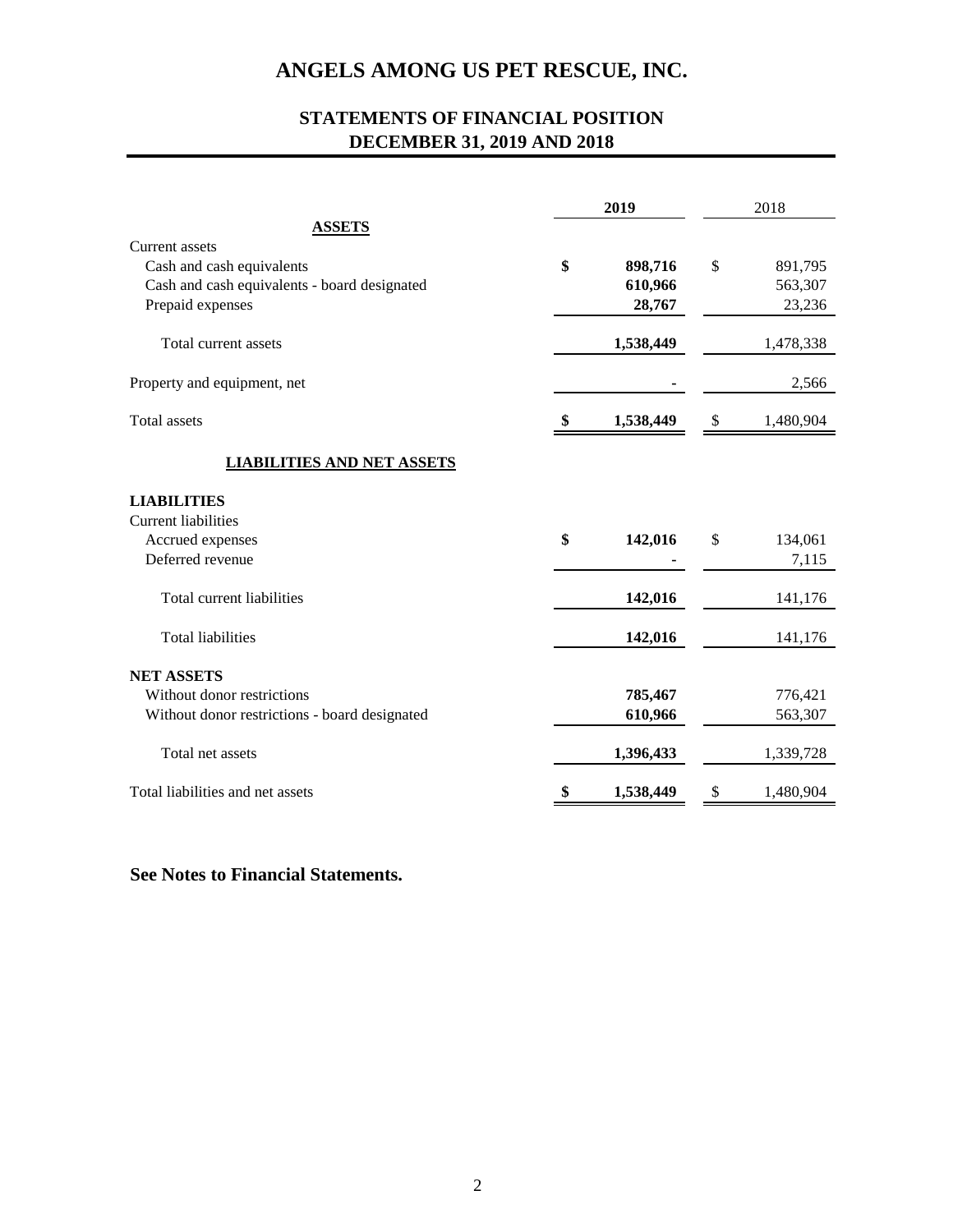## **STATEMENTS OF ACTIVITIES FOR THE YEARS ENDED DECEMBER 31, 2019 AND 2018**

|                                                          | 2019            | 2018 |           |  |
|----------------------------------------------------------|-----------------|------|-----------|--|
| Support and revenue without donor restrictions           |                 |      |           |  |
| Contributions                                            | \$<br>1,848,003 | \$   | 1,755,142 |  |
| Life insurance proceeds                                  |                 |      | 25,000    |  |
| Adoption fees                                            | 405,615         |      | 373,827   |  |
| Special events revenues                                  | 248,435         |      | 268,150   |  |
| Merchandise sales                                        | 5,010           |      | 2,814     |  |
| Interest income                                          | 870             |      | 793       |  |
| Total support and revenue without donor restrictions     | 2,507,933       |      | 2,425,726 |  |
| Expenses                                                 |                 |      |           |  |
| Program services                                         | 2,003,190       |      | 1,785,519 |  |
| Supporting services                                      |                 |      |           |  |
| Management and general                                   | 287,545         |      | 268,556   |  |
| Fundraising                                              | 160,493         |      | 158,439   |  |
| Total expenses                                           | 2,451,228       |      | 2,212,514 |  |
| Change in net assets without donor restrictions          | 56,705          |      | 213,212   |  |
| Net assets without donor restrictions, beginning of year | 1,339,728       |      | 1,126,516 |  |
| Net assets without donor restrictions, end of year       | \$<br>1,396,433 | \$   | 1,339,728 |  |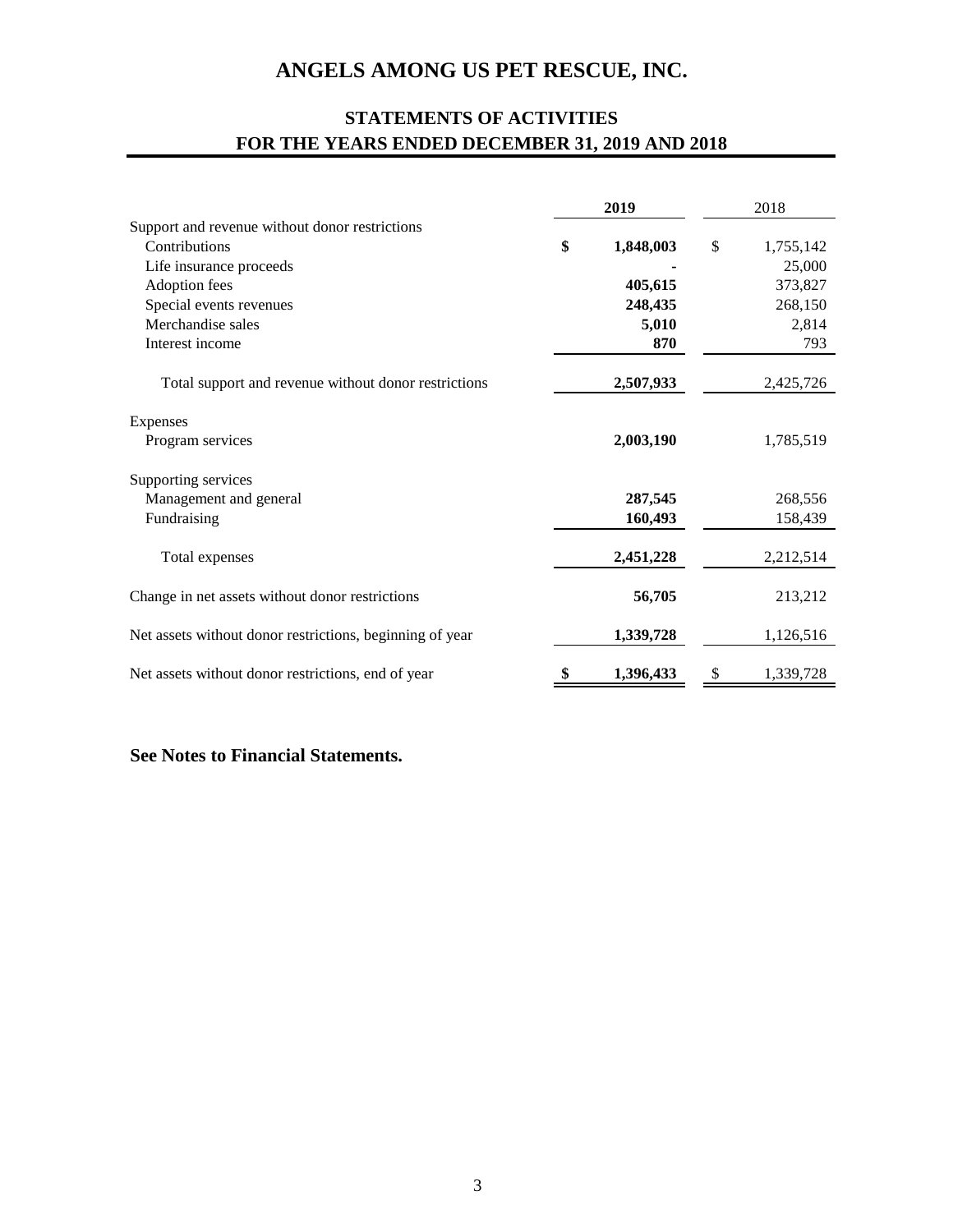|                            | <b>Supporting Services</b> |    |                                  |    |                    |                       |
|----------------------------|----------------------------|----|----------------------------------|----|--------------------|-----------------------|
|                            | Program<br><b>Services</b> |    | <b>Management</b><br>and General |    | <b>Fundraising</b> | <b>Total Expenses</b> |
| Salaries and wages         | \$<br>204,503              | \$ | 184,052                          | \$ | 20,450             | \$<br>409,005         |
| Contract services and fees |                            |    | 17,719                           |    | 38,040             | 55,759                |
| Advertising and promotion  |                            |    | 10,468                           |    | 9,979              | 20,447                |
| Office expenses            |                            |    | 13,291                           |    |                    | 13,291                |
| Information technology     | 38,311                     |    |                                  |    |                    | 38,311                |
| Occupancy                  |                            |    | 13,200                           |    |                    | 13,200                |
| Depreciation               |                            |    | 2,566                            |    |                    | 2,566                 |
| Insurance                  |                            |    | 8,882                            |    |                    | 8,882                 |
| Veterinarian care          | 1,708,347                  |    |                                  |    |                    | 1,708,347             |
| Boarding and training      | 50,552                     |    |                                  |    |                    | 50,552                |
| Transportation             | 1,477                      |    |                                  |    |                    | 1,477                 |
| Merchandise cost           |                            |    | 19,553                           |    |                    | 19,553                |
| Bank charges               |                            |    | 767                              |    |                    | 767                   |
| Taxes and licenses         |                            |    | 17,047                           |    |                    | 17,047                |
| Special events expenses    |                            |    |                                  |    | 92,024             | 92,024                |
| Total expenses             | 2,003,190                  | \$ | 287,545                          | \$ | 160,493            | \$<br>2,451,228       |

## **STATEMENT OF FUNCTIONAL EXPENSES FOR THE YEAR ENDED DECEMBER 31, 2019**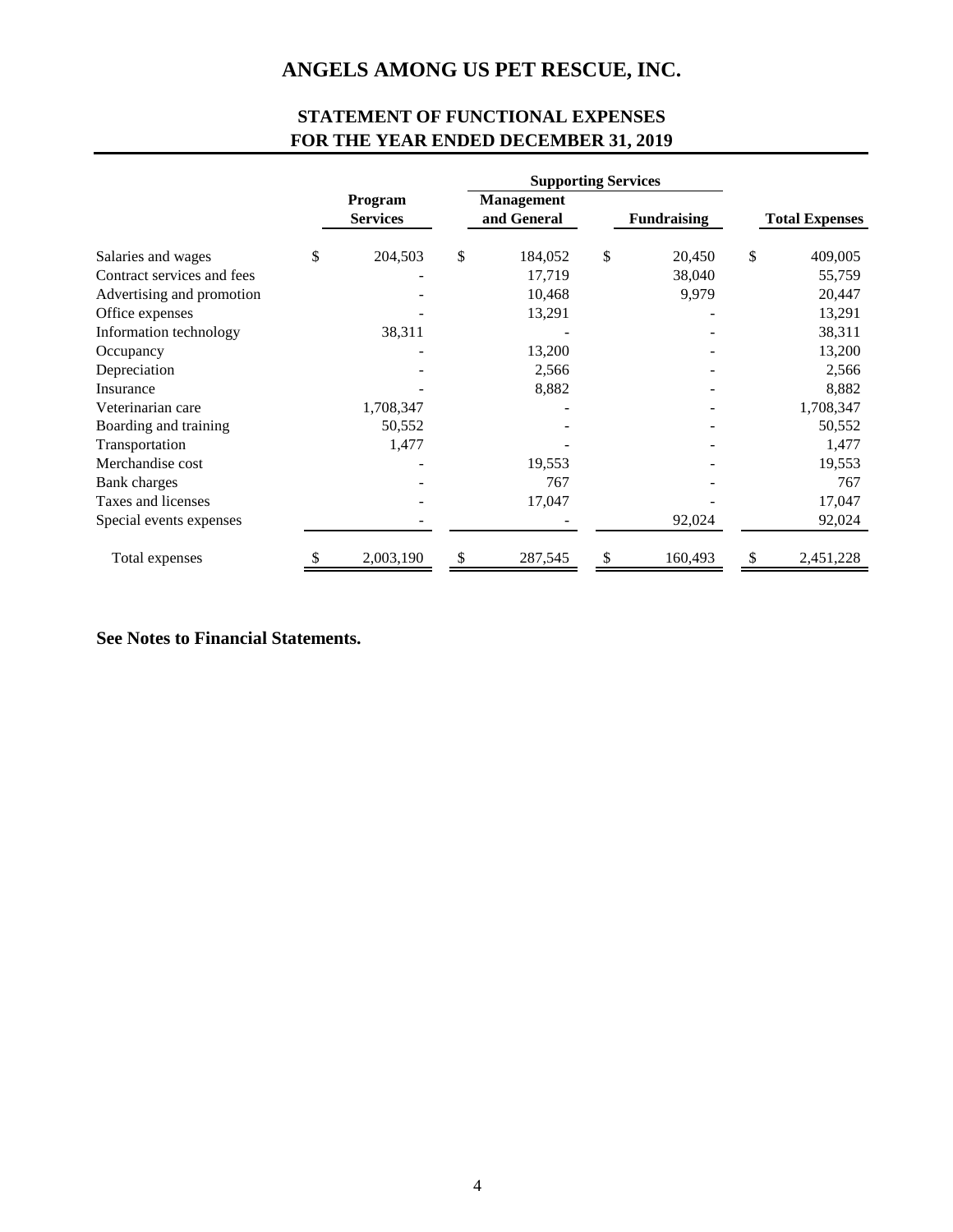|                            |    |                            |    |                                  | <b>Supporting Services</b> |                    |    |                       |
|----------------------------|----|----------------------------|----|----------------------------------|----------------------------|--------------------|----|-----------------------|
|                            |    | Program<br><b>Services</b> |    | <b>Management</b><br>and General |                            | <b>Fundraising</b> |    | <b>Total Expenses</b> |
| Salaries and wages         | \$ | 181,708                    | \$ | 163,537                          | \$                         | 18,171             | \$ | 363,416               |
| Contract services and fees |    | 29,358                     |    | 17,500                           |                            | 37,784             |    | 84,642                |
| Advertising and promotion  |    |                            |    | 8,859                            |                            |                    |    | 8,859                 |
| Office expenses            |    |                            |    | 11,848                           |                            |                    |    | 11,848                |
| Information technology     |    | 15,622                     |    |                                  |                            |                    |    | 15,622                |
| Occupancy                  |    |                            |    | 14,418                           |                            |                    |    | 14,418                |
| Depreciation               |    |                            |    | 4,400                            |                            |                    |    | 4,400                 |
| Insurance                  |    |                            |    | 4,905                            |                            |                    |    | 4,905                 |
| Veterinarian care          |    | 1,377,872                  |    |                                  |                            |                    |    | 1,377,872             |
| Boarding and training      |    | 165,929                    |    |                                  |                            |                    |    | 165,929               |
| Transportation             |    | 10,560                     |    |                                  |                            |                    |    | 10,560                |
| Pet food and supplies      |    | 4,470                      |    |                                  |                            |                    |    | 4,470                 |
| Merchandise cost           |    |                            |    | 19,375                           |                            |                    |    | 19,375                |
| <b>Bank</b> charges        |    |                            |    | 831                              |                            |                    |    | 831                   |
| Taxes and licenses         |    |                            |    | 22,883                           |                            |                    |    | 22,883                |
| Special events expenses    |    |                            |    |                                  |                            | 102,484            |    | 102,484               |
| Total expenses             | \$ | 1,785,519                  | \$ | 268,556                          | \$                         | 158,439            | \$ | 2,212,514             |

## **STATEMENT OF FUNCTIONAL EXPENSES FOR THE YEAR ENDED DECEMBER 31, 2018**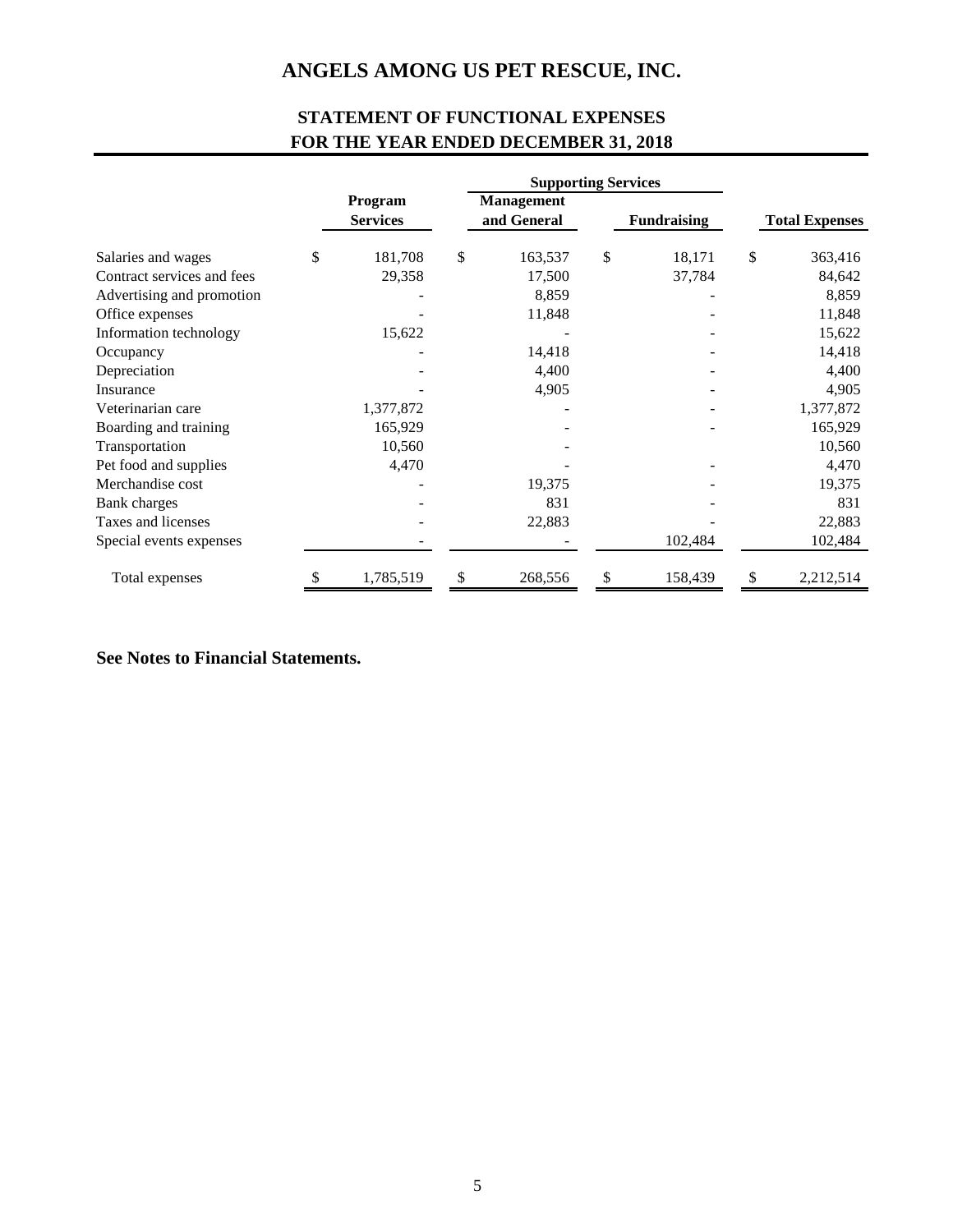## **STATEMENTS OF CASH FLOWS FOR THE YEARS ENDED DECEMBER 31, 2019 AND 2018**

|                                                                          | 2019            | 2018 |           |  |
|--------------------------------------------------------------------------|-----------------|------|-----------|--|
| <b>OPERATING ACTIVITIES</b>                                              |                 |      |           |  |
| Change in net assets without donor restrictions                          | \$<br>56,705    | \$   | 213,212   |  |
| Adjustments to reconcile change in net assets without donor restrictions |                 |      |           |  |
| to net cash and cash equivalents provided by operating activities:       |                 |      |           |  |
| Depreciation                                                             | 2,566           |      | 4,400     |  |
| (Increase) decrease in assets                                            |                 |      |           |  |
| Promises to give                                                         |                 |      | 2,500     |  |
| Prepaid expenses                                                         | (5,531)         |      | (5,891)   |  |
| Increase (decrease) in liabilities                                       |                 |      |           |  |
| Accrued expenses                                                         | 7,955           |      | 112,016   |  |
| Deferred revenue                                                         | (7, 115)        |      | (1,485)   |  |
| Net cash and cash equivalents provided by operating activities           | 54,580          |      | 324,752   |  |
| Increase in cash and cash equivalents                                    | 54,580          |      | 324,752   |  |
| Cash and cash equivalents, beginning of year                             | 1,455,102       |      | 1,130,350 |  |
| Cash and cash equivalents, end of year                                   | 1,509,682       | S    | 1,455,102 |  |
| Operating                                                                | \$<br>898,716   | \$   | 891,795   |  |
| Cash and cash equivalents - board designated                             | 610,966         |      | 563,307   |  |
|                                                                          | \$<br>1,509,682 | \$   | 1,455,102 |  |
|                                                                          |                 |      |           |  |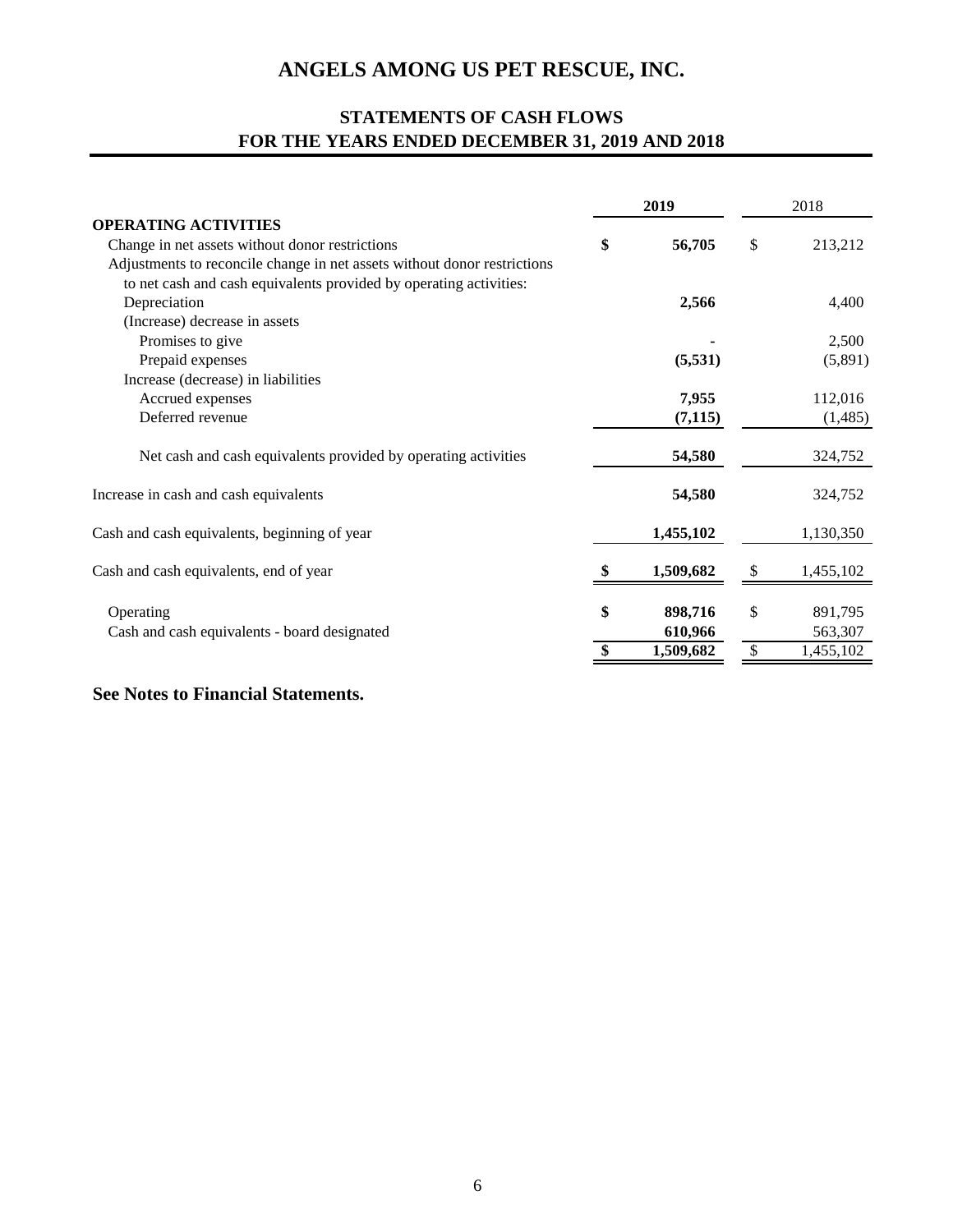#### **NOTE 1. ORGANIZATION**

Angels Among Us Pet Rescue, Inc. (the "Organization") is a nonprofit corporation formed in 2009 to conduct pet rescue activities. From 2009 to 2014 CareGiving Worldwide, Inc. ("CGW") operated an animal rescue program as a fiscal agent of the Organization under the registered name of Angels Among Us Pet Rescue. Independent operations of the Organization commenced in 2014.

The Organization is dedicated to rescuing dogs and cats from shelters in Georgia, and operates through a network of foster homes in the metro Atlanta area.

### **NOTE 2. SUMMARY OF SIGNIFICANT ACCOUNTING POLICIES**

The Organization's summary of significant accounting policies is presented to assist in understanding the Organization's financial statements. These accounting policies conform to accounting principles generally accepted in the United States of America and have been consistently applied. The financial statements and related notes are representations of the Organization's management, who is responsible for their integrity and objectivity.

#### **Basis of Presentation**

The Organization prepares its financial statements in accordance with accounting principles generally accepted in the United States of America. This basis of accounting involves the application of accrual accounting; consequently, revenues are recognized when earned, and expenses are recognized when incurred.

#### **Cash and Cash Equivalents**

Cash and cash equivalents include all highly liquid investments purchased with an initial maturity of three months or less.

### **Property and Equipment**

Property and equipment are carried at cost. Donated property and equipment are carried at approximate fair value at donation date. Expenditures of \$1,000 or more which prolong an asset's useful life beyond two years are capitalized. The cost of assets retired or sold and their associated accumulated depreciation are removed from the accounts upon disposition, with any related gain or loss included in income. Depreciation is provided under the straight-line method over each asset's estimated useful life.

#### **Estimates**

The preparation of the financial statements in conformity with accounting principles generally accepted in the United States of America requires management to make estimates and assumptions affecting the reported amounts of assets and liabilities, disclosures of contingent assets and liabilities as of the date of the financial statements, and the reported amounts of revenues and expenses during the reporting year. Actual results could differ from those estimates.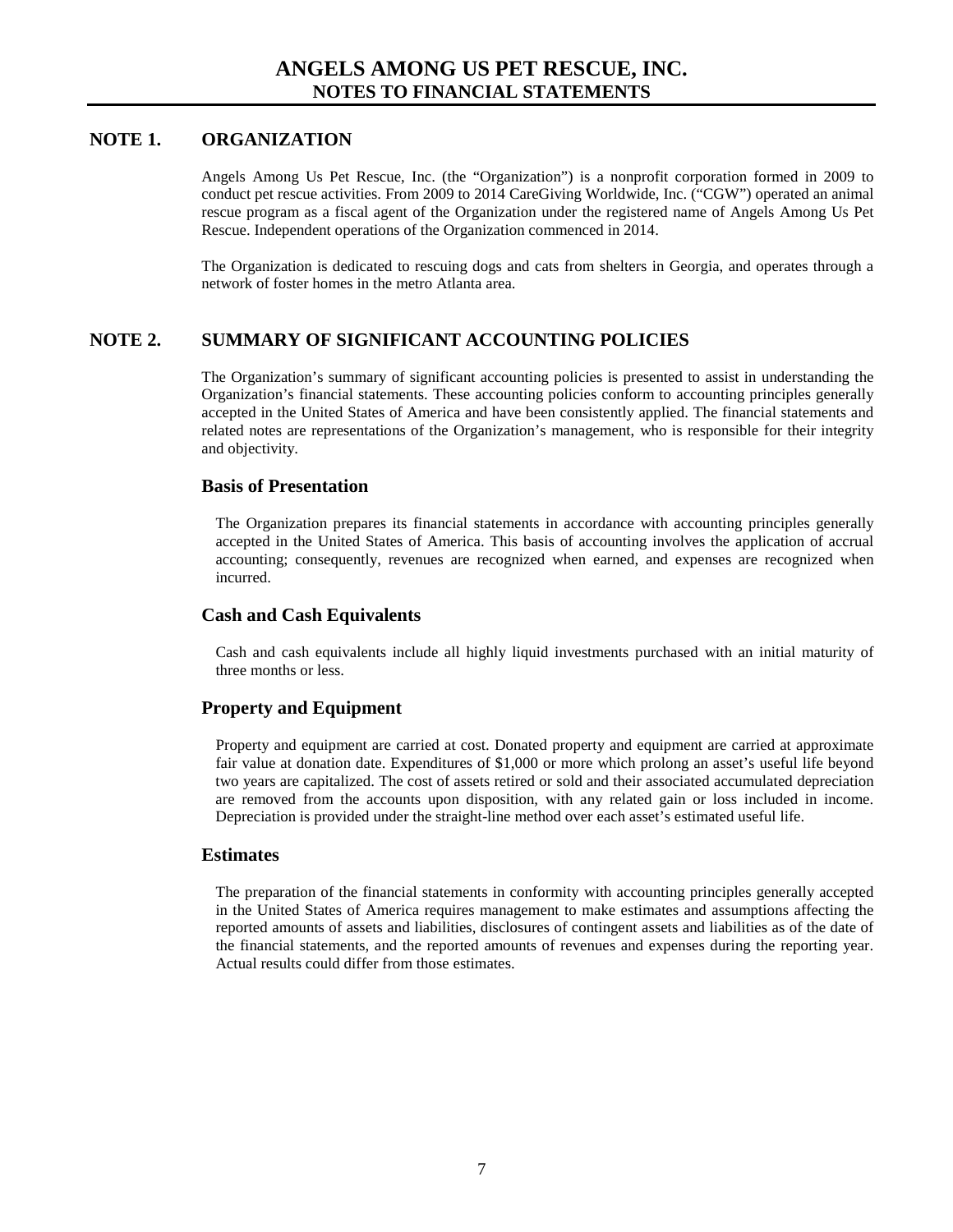#### **NOTE 2. SUMMARY OF SIGNIFICANT ACCOUNTING POLICIES (Continued)**

#### **Revenue Recognition**

In accordance with FASB, unconditional promises to give cash and other assets are reported at fair value at the date the promise is received. All contributions are available for general use unless specifically restricted by the donor. Amounts received that are designated for a future period or restricted by the donor for specific purposes are reported as support with donor restrictions that increases that net asset class. Conditional promises to give are not recognized until they become unconditional; that is, when the conditions on which they depend are substantially met.

#### **Deferred Revenue**

Revenue is recognized when earned. Deferred revenue represents conditional sponsorship and ticket revenues received in advance of special events. There was deferred revenue of \$- and \$7,115 as of December 31, 2019 and 2018, respectively.

#### **Functional Allocation of Expenses**

The costs of providing the various program services and other activities have been summarized on a functional basis in the statement of functional expenses. Directly identifiable expenses are charged to programs and supporting services. General and administrative expenses include those expenses that are not directly identifiable with any other specific function but provide for the overall support and direction of the Organization. The expenses that are allocated on the basis of time and effort include salaries, contract services and other expenses.

#### **Income Taxes**

The Organization is exempt from federal and state income taxes according to IRS Section  $501(c)(3)$ . The Organization qualifies for the charitable contribution deduction under Section  $170(b)(1)(A)$  and has been classified as an organization other than a private foundation under Section 509(a)(2).

Management has considered the tax positions in its tax returns and believes that all of the positions taken by the Organization in its federal and state exempt organization tax returns are more likely-than-not to be sustained upon examination.

The Organization files Form 990 in the state of Georgia.

#### **Net Assets**

Net assets, revenues, gains, and losses are classified based on the existence or absence of donor or grantor imposed restrictions. Accordingly, net assets and changes therein are classified and reported as follows:

*Net Assets Without Donor Restrictions –* Net assets available for use in general operations and not subject to donor (or certain grantor) restrictions. The governing board has designated, from net assets without donor restrictions, net assets for a board-designated reserve fund (see Note 5).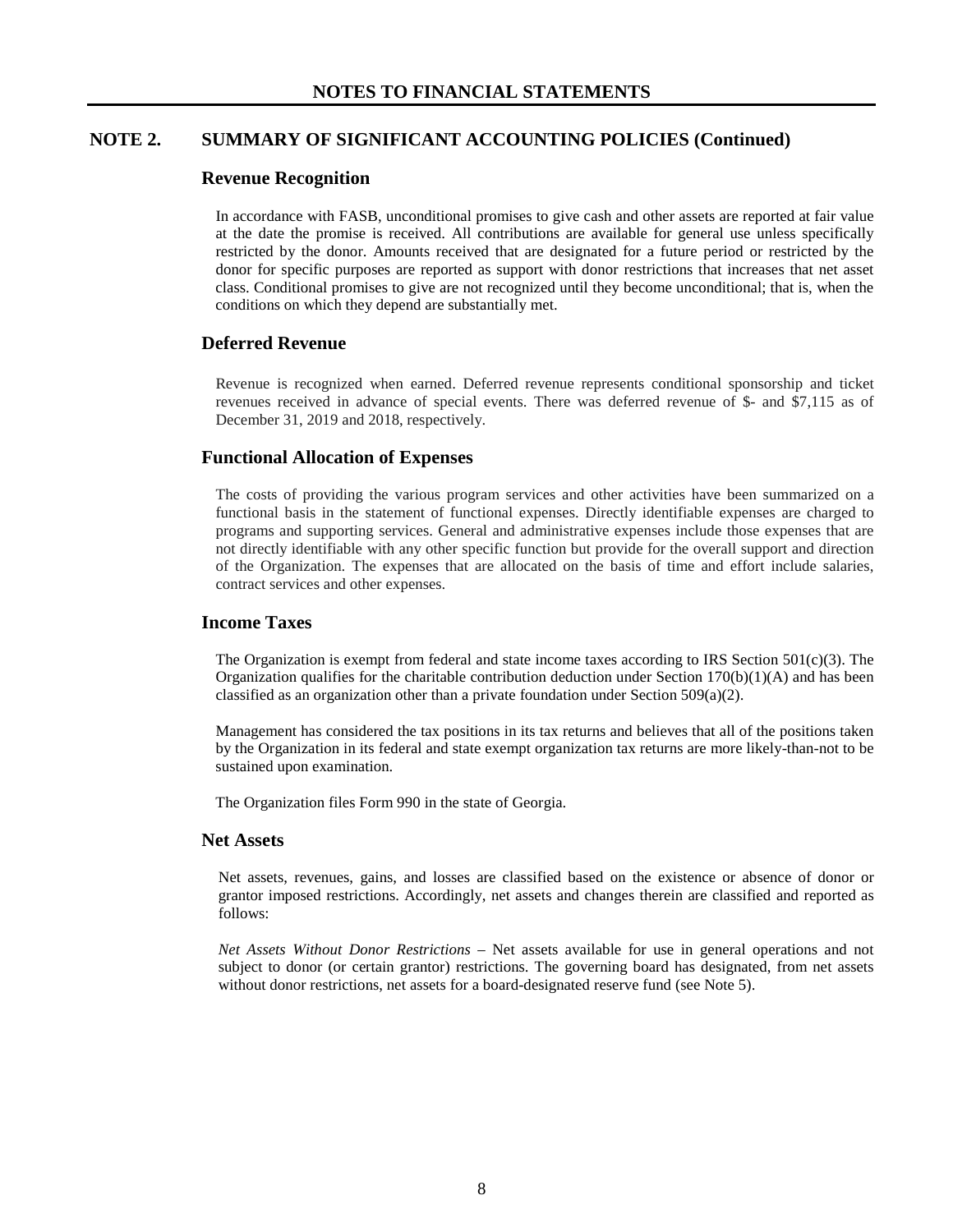#### **NOTE 2. SUMMARY OF SIGNIFICANT ACCOUNTING POLICIES (Continued)**

#### **Net Assets (Continued)**

*Net Assets With Donor Restrictions –* Net assets subject to donor (or certain grantor) imposed restrictions. Some donor-imposed restrictions are temporary in nature, such as those that will be met by the passage of time or other events specified by the donor. Other donor-imposed restrictions are perpetual in nature, where the donor stipulates that resources be maintained in perpetuity. Gifts of longlived assets and gifts of cash restricted for the acquisition of long-lived assets are recognized as revenue when the assets are placed in service. Donor-imposed restrictions are released when a restriction expires, this is, when the stipulated time has elapsed, when the stipulated purpose for which the resource was restricted has been fulfilled, or both. There were no net assets with donor restrictions at December 31, 2019 and 2018, respectively.

#### **Recent Accounting Pronouncements**

In May 2014, FASB issued ASU 2014-09, *Revenue from Contracts with Customers*. The update addresses changes in revenue recognition with an underlying core principle of recognizing a net realizable amount at the time of transfer of a good or service. The adoption of the new standard did not have an impact on the recognition of revenues for any period prior to adoption and has been adopted effective January 1, 2019 using the full retrospective approach. For the year ending December 31, 2019, the Organization adopted ASU 2014-09 and has adjusted the presentation in these financial statements accordingly. The adoption of the new standard did not have an effect on the presentation of the statement of activities or statement of financial position.

In June 2018, FASB issued ASU 2018-08, Not-for-Profit Entities (Topic 958): *Clarifying the Scope and the Accounting Guidance for Contributions Received and Contributions Made*, which clarifies and establishes standards for characterizing contributions (nonreciprocal) subject to ASC Topic 958 or as exchange transactions (reciprocal) subject to ASC Topic 606. For the year ending December 31, 2019, the Organization adopted ASU 2018-08 and has adjusted the presentation in these financial statements accordingly. The adoption of ASU 2018-08 did not have an impact on the timing of the revenue recognition related to contributions or adoption fees.

In November 2016, the Financial Accounting Standards Board (FASB) issued Accounting Standards Update (ASU) No. 2016-18, (Topic 230)*, Statement of Cash Flows: Restricted Cash*. The Organization adopted the provisions of this new standard during the year ended December 31, 2019. The update requires that the statement of cash flows explains the change during the period in the total cash, cash equivalents, and amounts generally described as restricted cash or cash equivalents. Therefore, amounts generally described as restricted cash and restricted cash equivalents have been included with cash and cash equivalents when reconciling the beginning of year and end of year cash total amounts shown on the accompanying statements of cash flows. The accompanying information from the 2018 financial statements has been adjusted to conform to the 2019 presentation and disclosure requirements of ASU 2016-18. This adjustment did not have an effect on total net assets or the change in net assets for 2018.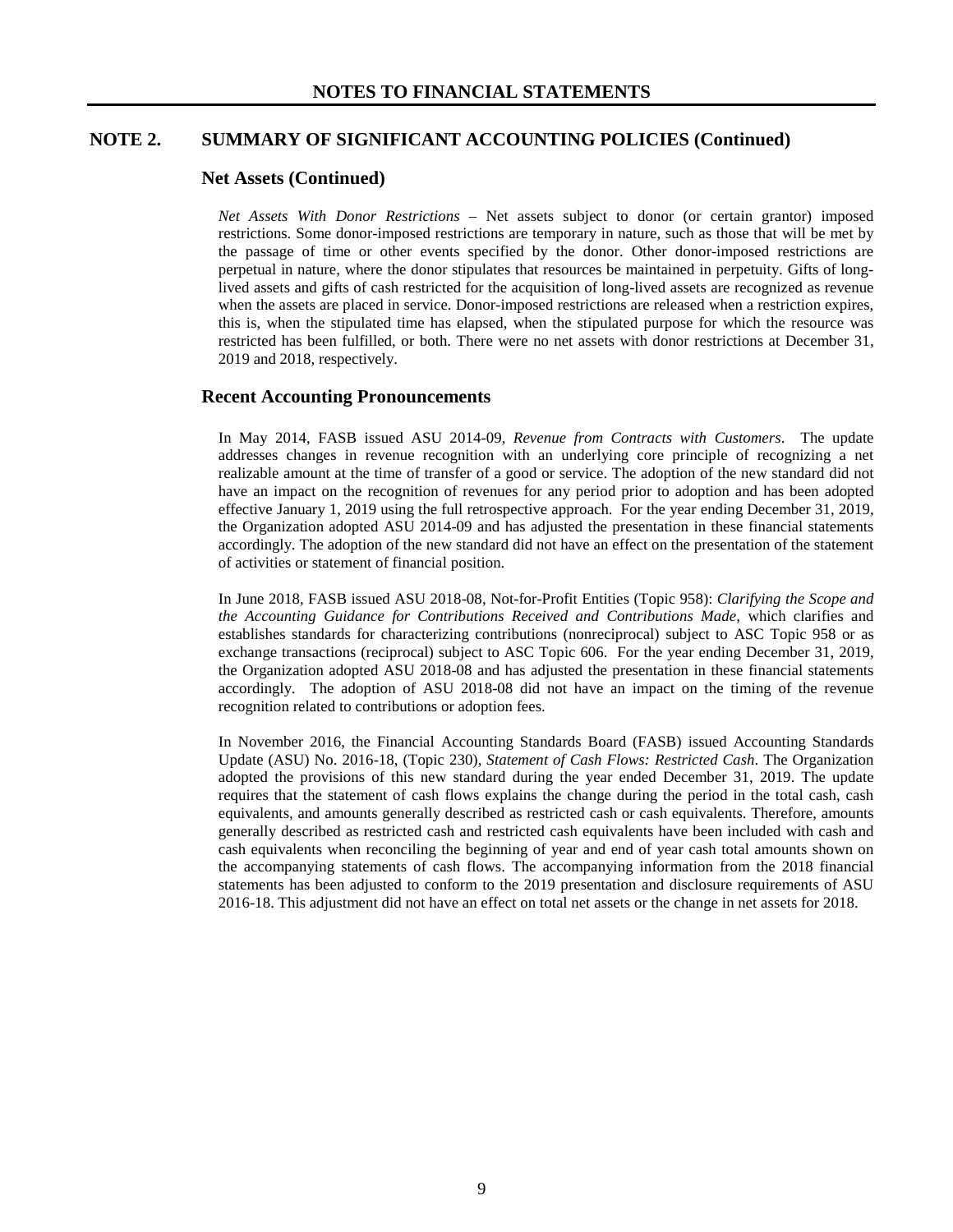#### **NOTE 3. PROPERTY AND EQUIPMENT**

As of December 31, 2019 and 2018, property and equipment consisted of the following:

|                               |  | 2018   |  |        |
|-------------------------------|--|--------|--|--------|
|                               |  |        |  |        |
| Vehicles                      |  | 21,999 |  | 21.999 |
| Less accumulated depreciation |  | 21.999 |  | 19,433 |
| Property and equipment, net   |  |        |  | 2.566  |

Depreciation expense for each of the years ended December 31, 2019 and 2018 was \$2,566 and \$4,400, respectively.

#### **NOTE 4. CONCENTRATIONS OF CREDIT RISK**

At times during the year, the Organization maintains cash balances at financial institutions in excess of the Federal Deposit Insurance Corporation insurance limit. The Organization believes it is not exposed to any significant credit risk on cash.

#### **NOTE 5. CASH – BOARD DESIGNATED**

During the year ended December 31, 2019, the Organization raised funds in the amount of \$47,659 and designated them for the purpose of purchasing a vehicle for transporting animals. During the year ended December 31, 2018, the Organization received donated proceeds from life insurance policies totaling \$25,000. The Board of the Organization has designated these funds and the related interest thereon, for use towards capital expenditures in the form of a building, shelter, vehicle or other facility. Management intends to undertake a campaign to obtain a facility in the future. These funds cannot be used towards operations without the Board's approval. The total board-designated cash totaled \$610,966 and \$563,307 at December 31, 2019 and 2018.

### **NOTE 6. LIQUIDITY AND AVAILABILITY**

The Organization's financial assets available within one year of the statement of financial position date for general expenditure are as follows:

|                                          | 2019    | 2018    |  |  |
|------------------------------------------|---------|---------|--|--|
| Cash and cash equivalents - undesignated | 898,716 | 891.795 |  |  |
|                                          | 898,716 | 891.795 |  |  |

As part of the Organization's liquidity management, it has a policy to structure its financial assets to be available as its general expenditures, liabilities, and other obligations come due. The Organization has an unrestricted cash to total liability ratio of 6.33 and 6.32 for the years ended June 30 2019 and 2018, respectively.